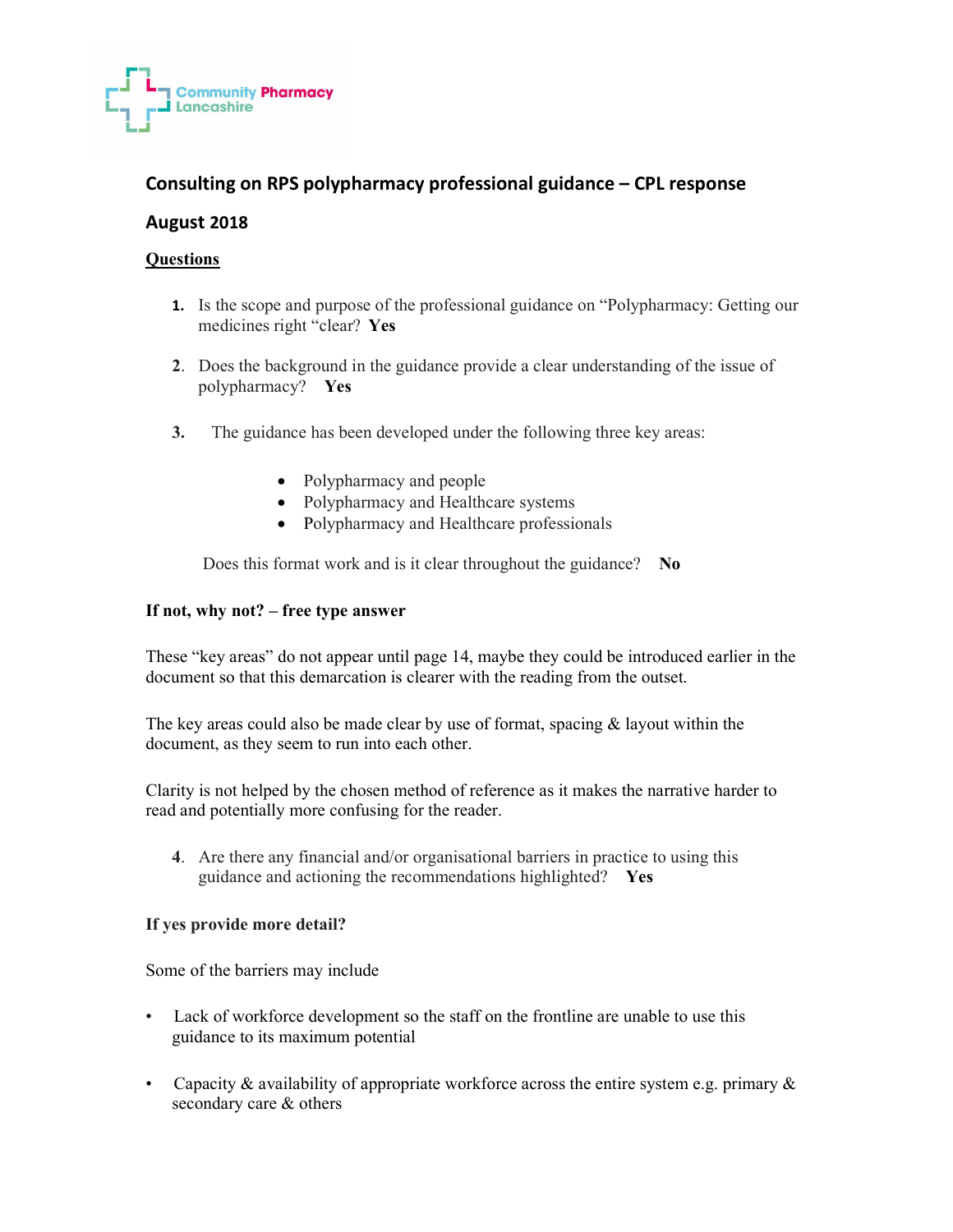

- Without shared access to the patient record this leads to duplication  $\&$  does not facilitate collaborative working
- Organisational boundaries that don't allow for cross sector working e.g. NHS, CCG, Primary, Secondary care & community pharmacy, CSU etc.
- There needs to be an IT pathway for tasking actions when needed in another part of the system i.e. actions are directed to the appropriate healthcare professional
- Existing services that do not meet the guidance, yet there is overlap between them leading to inefficient ways of working
	- 5. Are there any recommendations where you feel that a case study would be helpful to illustrate how to apply the guidance in practice?  $Yes$

#### If yes which one?

This whole subject is very broad, and this paper has three key areas, so a single case study/story would be too long  $&$  too complex of a read. Therefore we suggest that there is a case study telling a story of how this work applies to each of the three key areas i.e. use of vignettes throughout the document

6. Do you have any case studies that show the possible impact of addressing polypharmacy which we could add to the guidance? No

#### If yes provide details

7. Do the tools signposted to in Appendix 2 help with polypharmacy reviews? No

#### If No, provide details of why not and details of tools that you think are missing

The links for tables 2a, 2b  $&$  2c are broken which therefore makes commenting difficult.

Any tools need to be available online, web based, and have drop down menus to support the healthcare professional in their decision making (as seen in the 7 steps guide)

8. Do the tools signposted to in Appendix 5 support patients in medication review consultations? No

#### If No, provide details of why not and details of tools that you think are missing

This is a closed question - The tools signposted in Appendix 5 do support patients in medication review consultations, however different people respond to different